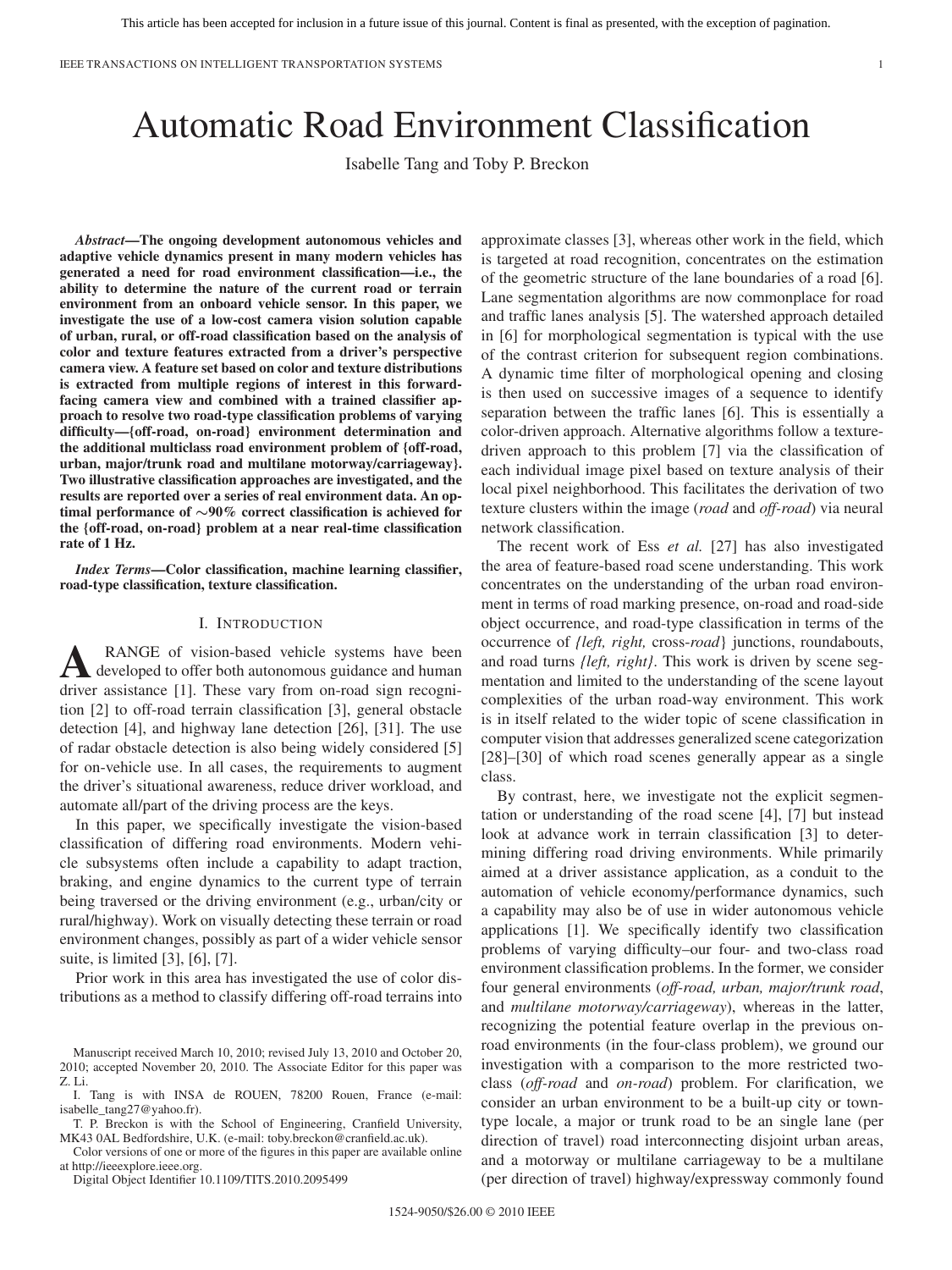

Off-road environment



Major / trunk road environment



motorway environment



Fig. 1. Subregions of interest selected for feature extraction for the four road environments under consideration.

connecting major metropolitan areas (with vehicles operating up to the highest legal speed limit). An off-road environment is determined as being *"off the recognized public highway"* (U.K.) on an unpaved/nontarmac roadway. Examples of each environment class are shown in Fig. 1.

Specifically, we make use of four discrete subregions of the forward-facing camera view from the vehicle (see Fig. 1) empirically chosen for the varying environmental context information they contain. These are analyzed, following the combined concepts of [3] and [7], to produce a combined texture and color distribution-based feature representation of a given driving environment. Feature classification using three classifier variants is then investigated with regard to the identified two- and fourclass road-type classification problems. A k-nearest neighbor (k-NN) and an artificial neural network (ANN) approach are investigated, with optimal performance achieved using the ANN approach (see Tables II and III). The use of k-NN is aimed at demonstrating the underlying data discrimination properties of these two multiclass problems. Overall, we achieve near realtime performance (1 Hz) based on an input from a video input from a forward-facing dashboard/windshield camera suitable for integration into a vehicle management system.

In the remainder of this paper, we outline the chosen image subregions (see Section II) and the color and texture feature descriptors used as classifier inputs (see Section III), and we give a brief overview of the classification approaches investigated (see Section IV). Results over defined test sequences are presented with subsequent analysis (see Section V) and conclusions (see Section VI).

## II. ROAD IMAGE SUBREGIONS

A set of three subregions of interest is selected from the forward-facing road image: 1) *road*; 2) *road edge*; and 3) *road side* (see Fig. 1).

As shown in Fig. 1, these subregions have been selected to capture differing properties of the driving environment. The *road* region captures properties of the road surface itself, whereas the *road-side* region captures the nature of the general driving environment off of the road surface itself. The remaining *road-edge* region captures the unique properties of the road surface to road-side transition including the specifics of any road side markings.

These subregions are fixed within the forward view image using a fixed-position windscreen-mounted camera. The position of this camera is calibrated at installation time.

# III. FEATURE EXTRACTION AND REPRESENTATION

Within the process itself, each image frame (from the continuous real-time video input) is represented by a feature vector made up of color and texture features extracted from the subregions of interest. This vector forms the input to the latter stage of classification.

## *A. Color Features*

A choice of color space representation is made to provide both a spread of color distribution features and robustness to variations in illumination [8]–[10] that support prior work in the related field of obstacle identification/avoidance [11] and traversable pathway determination [12].

A unique combination of original RGB, HSV [10], and YCrCb [8], [9] is selected for each of the identified subregions of interest with reference to both established practice within this area [8]–[10], prior successful classification work within the road domain [11], [12], and related work on other domains where color variance isolation is of primary importance [13].

With reference to these works [8], [10] and from empirical preliminary statistical investigations [12] on sample road imagery, a unique combination of color channel inputs was chosen for each of the subregions of interest, as shown in Fig. 1. This selection is detailed in Table I with a summary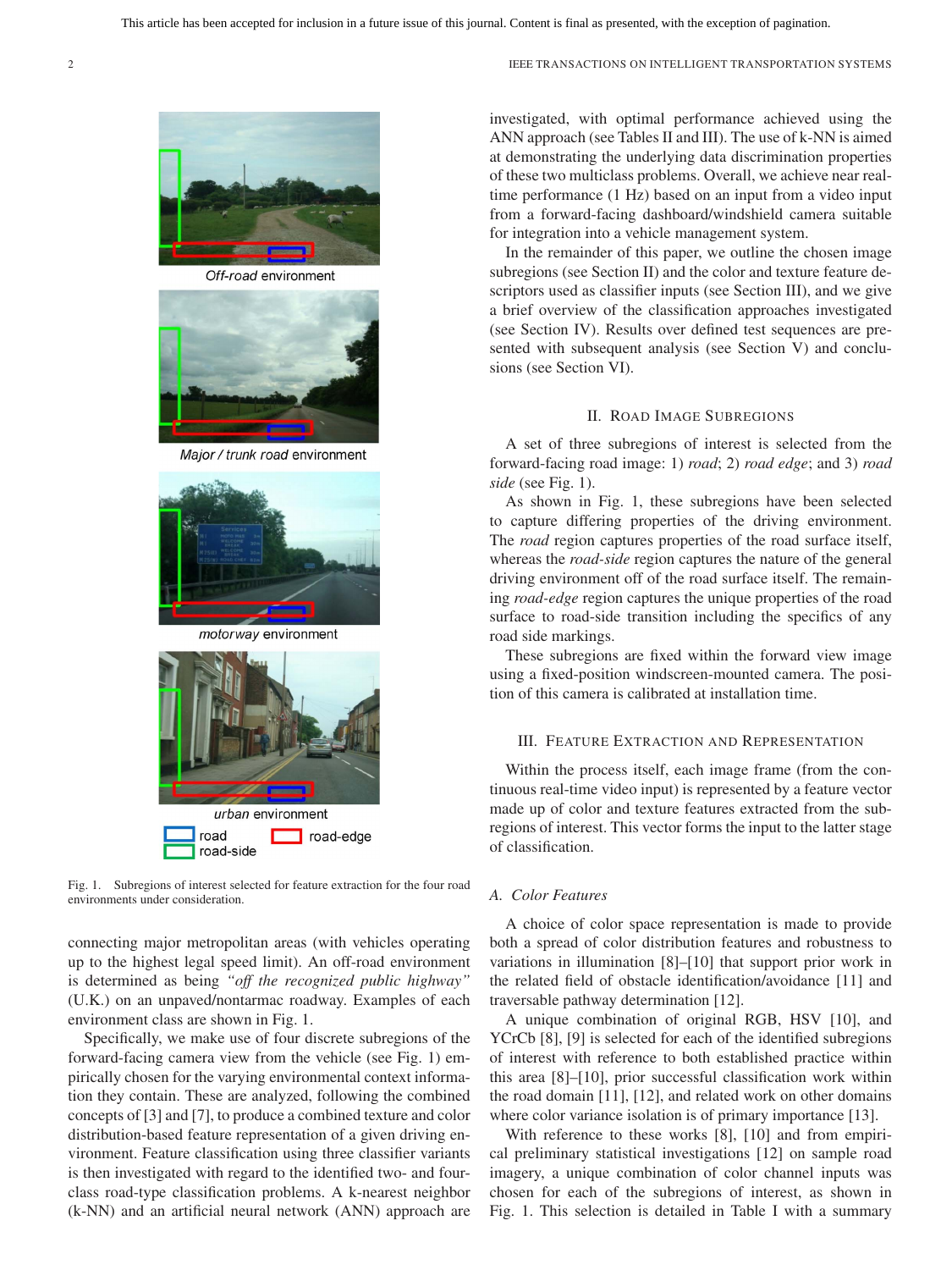TANG AND BRECKON: AUTOMATIC ROAD ENVIRONMENT CLASSIFICATION 3

TABLE I COLOR CHANNEL SELECTION FOR EACH SUBREGION OF INTEREST

| Region    | Colour          |                                            |
|-----------|-----------------|--------------------------------------------|
| of        | Representation  | <b>Supporting Statement</b>                |
| Interest  | / Channel       |                                            |
| road-edge | $-RGB = {R, G}$ | - red/green combination empirically gives  |
|           | (red and green) | a strong, yet differentiable response to   |
|           |                 | both yellow and white (road-edge markings) |
|           |                 | in addition to capturing road to road-side |
|           |                 | transition properties in urban and rural   |
|           |                 | environments.                              |
|           | $-HSV = {H}$    | - illumination invariance [10].            |
|           | (hue)           |                                            |
| road-side | $- RGB = {G}$   | - strong response indicator of general     |
|           | (green)         | urban/rural environmental differences.     |
|           | $-HSV = {H}$    | - illumination invariance [10].            |
|           | (hue)           |                                            |
| road      | $-HSV = {H}$    | illumination invariance [10].<br>÷         |
|           | (hue)           |                                            |
|           | - $YCrCb = {Y}$ | - isolated illumination component [8, 10]. |
|           | (illumination)  |                                            |
|           |                 |                                            |

supporting statement for each. For definitions of the RGB, HSV, and YCrCb color spaces, see [14].

In general, a set of color features is derived from each selected color channel for each of the three subregions of interest (see Table I). Here, we represent each such channel of each subregion as the normalized histogram distribution (probability distribution) for value occurrence together with the mean, standard deviation, and entropy of color values present. Within this context entropy,  $E$  [14], giving an effective measure of the information conveyed within a given color channel of a given region is defined as follows:

$$
E = -\sum_{k=1}^{L} p_k \log_2 p_k
$$
 (1)

where a given color value (indexed  $k = 1, \ldots, L$ ) occurs with probability  $p_k$ .

Each color channel is summarized as a color feature vector of combining the histogram (quantized to 10 "bins") and three summary features computed on the pixel values (mean, standard deviation, and entropy). The concatenation of this 13-value feature vector over all color channels for all three subregions of interest results in a 91-D color descriptor for each image frame.

## *B. Texture Features*

In addition to the color feature descriptor, we additionally devise a corresponding texture descriptor based on the use of two established texture measures, i.e., grey-level cooccurrence matrix (GLCM) statistics [15] and Gabor filters [16], with modern relevance and interpretation [17], [18].

Essentially, the GLCM measures the relative cooccurrence of image values by recording how often different combinations of gray (or, in general, any color representation value; see Table I) adjacently occur within the image given a localized orientation [15]. Traditionally, this localized orientation is defined with reference compass directions as  $\{N, S, E, W, NW, NE, SW,$ SE}. The GLCM itself is not a texture feature descriptor in its own right but is more correctly a 2-D statistical record

of cooccurring value variation within the image [15]. In the original work of Haralick *et al.* [15], texture features were in turn calculated from the normalized cooccurrence matrix as a set of 14 summary statistics. The work of Arvis *et al.* [17] (in line with the subsequent review of [18]) down-selected a subset of five summary statistics based on the realization of the intercorrelation within the original set of 14. This subset of five measures (entropy, energy, contrast, correlation, localhomogeneity) [17] is used in this paper as a workable representative texture feature descriptor derived from the original GLCM formulation [15]. Each is described as follows:

$$
Entropy = -\sum_{i=1}^{cols} \sum_{j=1}^{rows} M(i,j)log_2(M(i,j))
$$
 (2)

$$
Energy = \sum_{i=1}^{cols \, rows} \sum_{j=1}^{rows} M(i,j)^2 \tag{3}
$$

$$
Contrast = \frac{1}{\text{number of grey levels} - 1}
$$

$$
\times \sum_{i=1}^{cols \; rows} \sum_{j=1}^{rows} (i-j)^2 M(i,j) \tag{4}
$$

$$
Correlation = \frac{1}{\sigma_I \sigma_J} \sum_{i=1}^{cols \; rows} (i - \mu_I)(j - \mu_J)M(i, j) \quad (5)
$$

Localhomogeneity

$$
= \sum_{i=1}^{cols \; rows} \sum_{j=1}^{rows} M(i,j) \frac{1}{1 + (i-j)^2}
$$
 (6)

where  $M(i, j)$  is the  $(i, j)$ th entry in GLCM M with dimension (colsxrows), horizontal standard deviation and mean ( $\sigma_I, \mu_I$ ), and vertical standard deviation and mean  $(\sigma_J, \mu_J)$ .

Entropy essentially measures the randomness (or information variation) within the GLCM  $[(2), cf., (1)]$ . The energy  $(3)$ measure represents a scalar quantity invariant with respect to rotations of space and measures textural uniformity (i.e., occurrence of pixel pairs). In contrast, (4) measures the local variations within the image, whereas correlation (5) describes the strength and direction of the linear relationship between the rows and columns of the GLCM. Local homogeneity (6) essentially measures differences in value pairs over the matrix. For further details, see [17] and [18].

In addition to GLCM, we also employ a subset of the Gabor filter texture measures devised in [16]. Gabor filters allow the study of the localized spatial distribution of the texture via a method of image convolution [14] with a given Gabor filter represented as a 2-D convolution kernel with a specified spatial frequency and orientation [19], [20]. As a result, the magnitude of the Gabor filter response identifies varying local texture frequencies and orientations in the image. This is useful for the extraction of more gradual (low-frequency) textures [19] and more generally for use in creating discriminative texture descriptors (e.g., [21]). In this paper, we combine the subset of five GLCM features from [17] computed in two of the four principle horizontal and vertical orientations (i.e.,  $\{N, E\}$ ) with a 60◦ orientated Gabor filter empirically matched in scale to the primary road edge within the image. Both GLCM and Gabor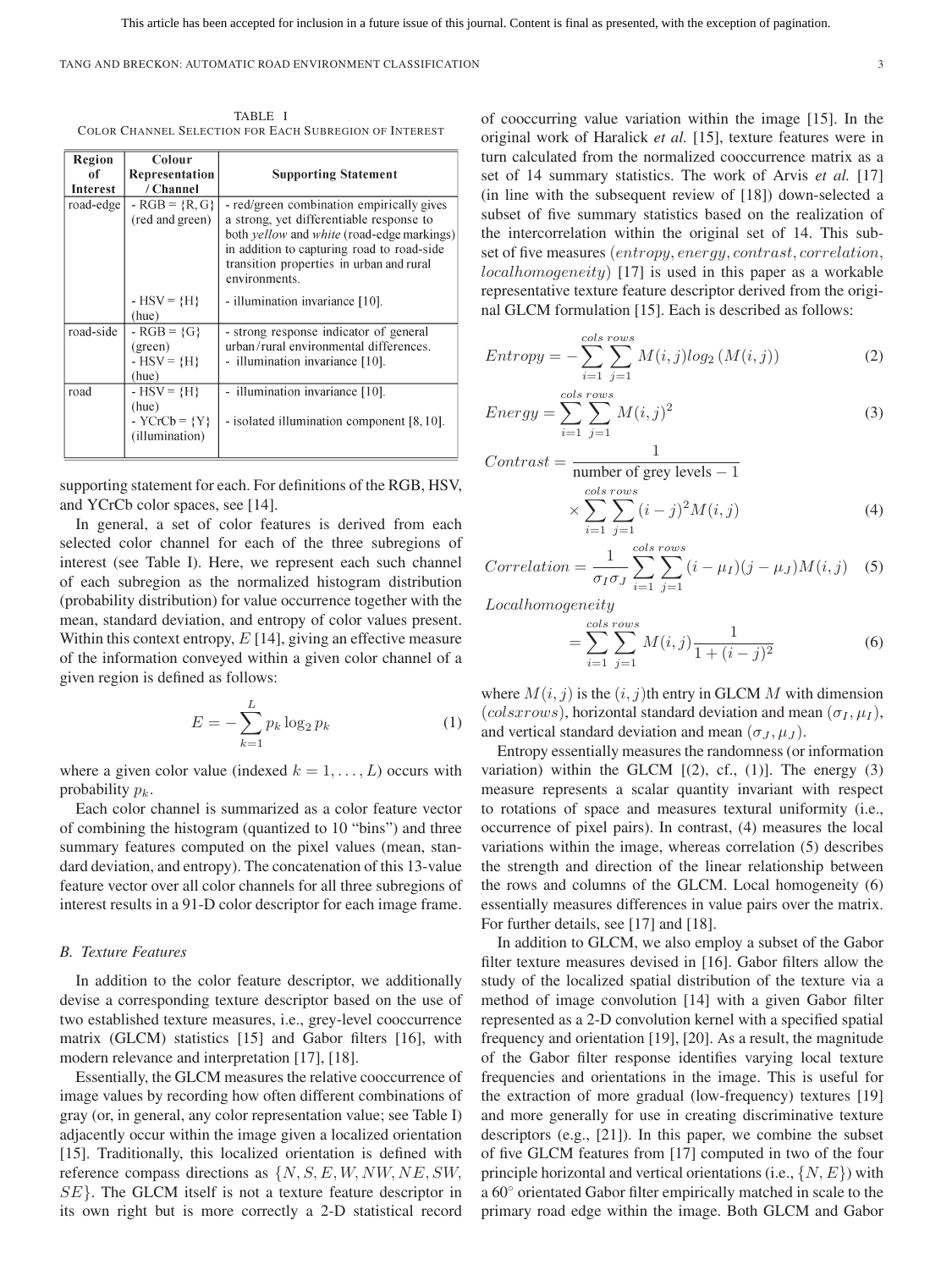descriptors are computed upon the gray-scale conversion of the original (RGB color) image frame [14]. The use of only the  $(N, E)$  GLCM directions is driven from the symmetrical nature of the  $(N, S)$  and  $(W, E)$  pairings within this visual discriminatory context [17], [18]. The resulting magnitude response image of the Gabor filter in use is itself summarized as a quantized histogram (10 "bins"), mean, standard deviation, and entropy (1) as per the color descriptor of Section III-A. Overall, this results in a 23-value feature vector for each of the three subregions of interest (see Fig. 1), resulting in a 69-D texture feature descriptor for each image frame.

#### *C. Edge-Derived Features*

In addition to the general color and texture feature descriptors (i.e., feature vectors) derived for general use over all of the subregions of interest, we additionally define specific edgebased features relating to contour presence in the *road-edge* subregion (see Fig. 1). In this specific sub-region edge information such as edge presence, cohesiveness, consistency and orientation are specific intuitive indicators of off-road and onroad environments [26].

An established approach to the detection of such features is followed using a combination of Hough-transform-driven straight line fitting [22] and contour tracking [23] both operating on Canny edge detector output [24]. The set of edges [24], connected contours [23], and straight line detected [22] is then summarized by the entropy of the resulting Canny edge image, together with the number of contour and straight line instances detected (i.e., three additional edge-derived features specific to the *road-edge* subregion). The parameters for [22] and [24] are empirically chosen in relation to the dimensions of the *road-edge* subregion within the overall image frame (calibration/setup specific).

## IV. FEATURE CLASSIFICATION

The combination of the texture, color, and edge-derived features from Section III gives rise to a 163-D combined feature vector per image frame. This is extracted from the identified subregions of interest within the image (see Fig. 1).

The problem of feature classification over these feature descriptor vectors is then formulated as a supervised machine learning problem [25] with labeled classes for the two- and four-class classification problems. Two classification approaches are utilized to illustrate both the fundamental discriminative properties of the derived feature representation (k-NN) and the potential performance of an optimized noise tolerant classification approach (ANN) [25].

The k-NN approach is one of the simplest available classifier approaches based on classifying given instances (feature vectors) according to the majority vote of the nearest  $k$  instances within the N-dimensional feature space (here 163-D space). By contrast, an ANN is a multilayer network of interconnected perceptrons trained to discriminate between specified output classes via a training methodology derived from gradient descent (i.e., backpropagation [25]). As these are established techniques, see [25] for further details.

The set of (manually) labeled examples used for training both of the classification approaches is made up of 800 image frames (200 per class, for four classes). In general, we pose two specific classification problems:

1) four-class problem: classes =  $\{off - road, urban,$ major/trunkroad,multilanemotorway/carriageway};

2) two-class problem: classes =  $\{off - road, on - road\};$ where in the latter case the set of training examples for  $\{on$  $road$ } = {{urban}∩{major/trunk road}∩{multilane  $motorway/carriageway$ } (i.e., the set union of all nonoff-road examples from the total set of 800). Although this introduces an inherent bias into the two-class problem toward on-road classification, we empirically show that this appears to successfully counter any affect of in-class variance present within this larger *"on-road"* class.

### V. EXPERIMENTAL RESULTS

Initial experimental testing was performed over specifically constructed test video sequences of concatenated 10-s video segments corresponding to different classes. Video sequence 1 (40-s duration) consists (in total) of 10-s segments of each of *{off-road, urban, major/trunk road, multilane motorway/carriageway}*, whereas video sequence 2 (50-s duration) consists of 10-s segments of {*urban, major/trunk road, multilane motorway/carriageway}* and 20-s segments of *{offroad}*. Considering a 30-fps video, this results in approximately 600 test image frames for each of the three {*urban, major/trunk road, multilane motorway/carriageway}* classes (20 s at 25 fps per class) and 900 test image frame for the *{off-road}* class (30 s at 25 fps). Each of the 10-s segments contains multiple varying instances of the specific class in the form of varying road environments (locations). They are designed to test not only per class classification but class transition and the stability of classification within a given road environment as well. Further testing was also carried out over extended sequences based on the optimal parameters identified using these test sequences.

All of the road environments are geographically located within Bedfordshire/Hertfordshire, U.K., and the vehicle speeds are within (or at) the national legal speed limit for the class of road being considered (e.g., speed  $\leq$  70 mi/h on U.K. motorways for *motorway* class). Off-road speeds are within a (safety) 10- to 20-mi/h range.

The classification results for both k-NN and ANN classification approaches are first reported over both of these independent test sequences.

## *A. k-NN Classification*

The results of k-NN classification are shown in Figs. 2 (for video sequence 1) and 3 (for video sequence 2). In both Figs. 2 and 3, we see the percentage of correct classifications (i.e., true positive) plotted against varying the k-NN query parameter  $k$  [25].

From the results, we can see that as  $k$  increases the performance of the classification improves for the two-class problem, achieving in general a peak successful classification of around 70% over both sequences (see Figs. 2 and 3). In addition,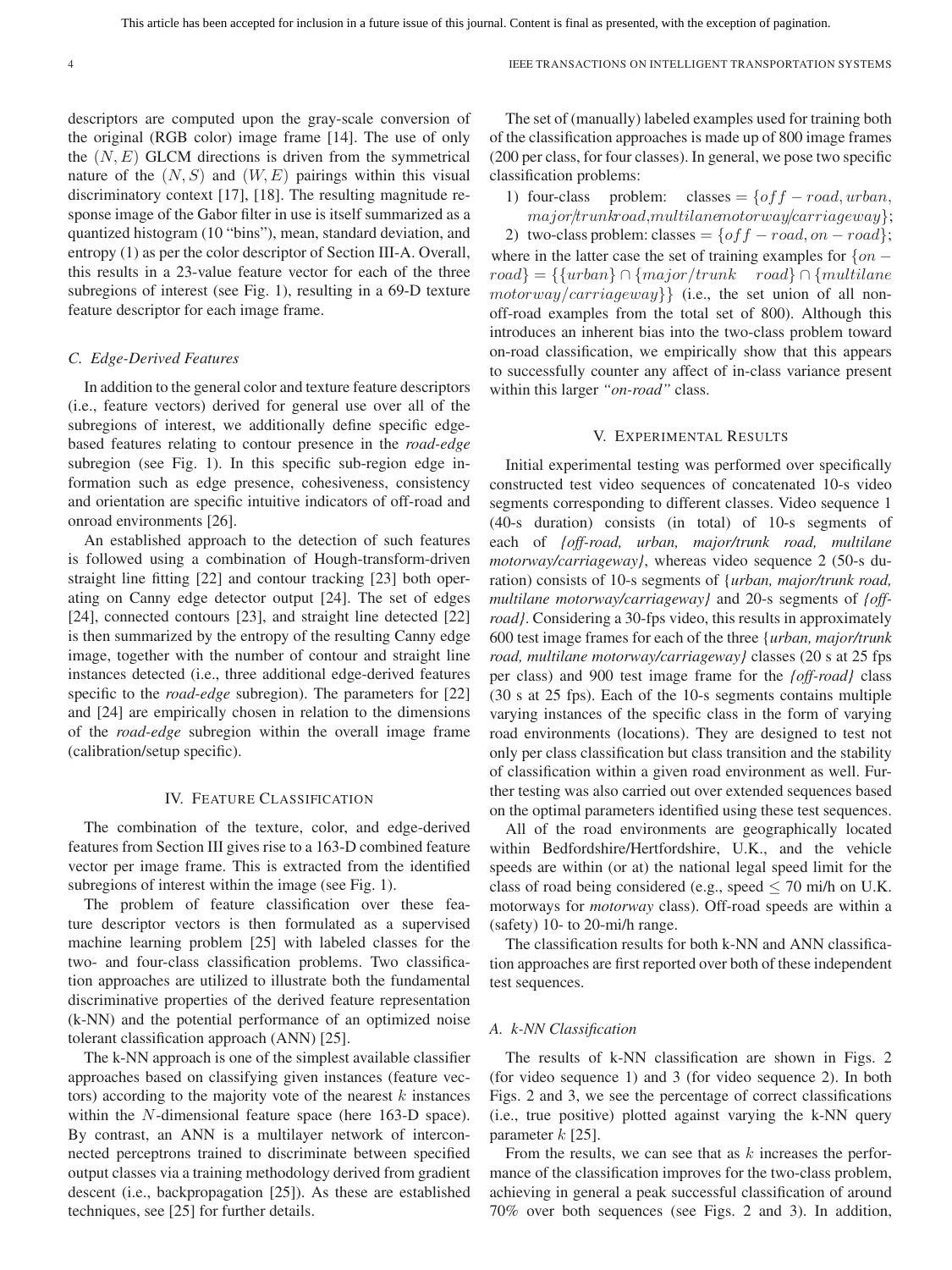

Fig. 2. Video sequence 1. Classification results using k-NN varying parameter k.



Fig. 3. Video sequence 2. Classification results using k-NN varying parameter k.

classification subproblems posed as A *({off-road} v {{major}* ∩ *{motorway}})*, B *({off-road} v {urban}}*, and C *({urban} v {{major}* ∩ *{motorway}})* are also examined for comparison.

In general, we can see that the performance on the specified two-class and individual subproblems A–C (of the four-class problem), which examine the class separation of *off-road* (see Figs. 2 and 3, A and B) and *urban* (see Figs. 2 and 3, C) environment from other classes, outperform the four-class problem. In general, the performance of *urban* class isolation in Figs. 2 and 3 (subproblems B and C) is medium to acceptable with isolation against other on-road classes (i.e., *major/motorway)* performing the best (up to 85% success). The subproblem of combined major roads and motorways against off-road classification performs mildly worse (subproblem A).

Overall, the k-NN results illustrate that 1) class separation is possible within this feature space (e.g., two-class problem results; see Figs. 2 and 3), but in general, 2) the class separation is poor and possibly nonlinear in the dimension of the feature space in use. Classification is generally effected by noise, as expected (causing poor classification), although a subset of training examples (corresponding to certain values of  $k$  in k-NN) appears to offer satisfactory results. Linear class separation for the four-class problem appears to be significantly difficult.

## *B. ANN Classification*

To this end, we further investigate with the use of a classifier that is both robust to noise and capable of nonlinear class

separation—i.e., an ANN. We employ a classical two-layer network topology with  $H$  hidden nodes, one input node per feature vector entry (i.e., 163 inputs), and one output node per class (i.e., 2 or 4) [25]. The ANN is trained using  $I$  iterations of the backpropagation algorithm [25].

Considering the general range of parameter  $H =$  $\{10,\ldots,60\}$  and  $I = \{150,\ldots,700\}$ , we present a subset of the ANN results over these parameter ranges (for the two- and four-class problems) in Tables II and III based on testing the two multiclass video sequences previously discussed. These tabular results (see Tables II and III) are intended to summarize the general trend observed within the training cycle over varying hidden node H and backpropagation training iterations I.

Considering first the four-class problem results presented in Tables I and II, we can observe a general trend of improved classification performance as the number of hidden nodes  $(H)$ in the ANN topology and the number of training iterations  $(I)$  increase until a peak (or peaks) of performance is reached (see the entries highlighted in bold in Tables I and II), after which, a fall in classification performance is experienced. This behavior is typical of an ANN classifier [25] and attributable to the increased representational capability  $(H)$  and increased learning cycles  $(I)$  over the training set prior to the on-set of overfitting (as the number of both hidden nodes and/or training cycles reaches a given level) [25]. The results presented are curtailed prior to the further reduction in performance due to overfitting, and the peak value obtained is presented as the overall representative classification result for each of the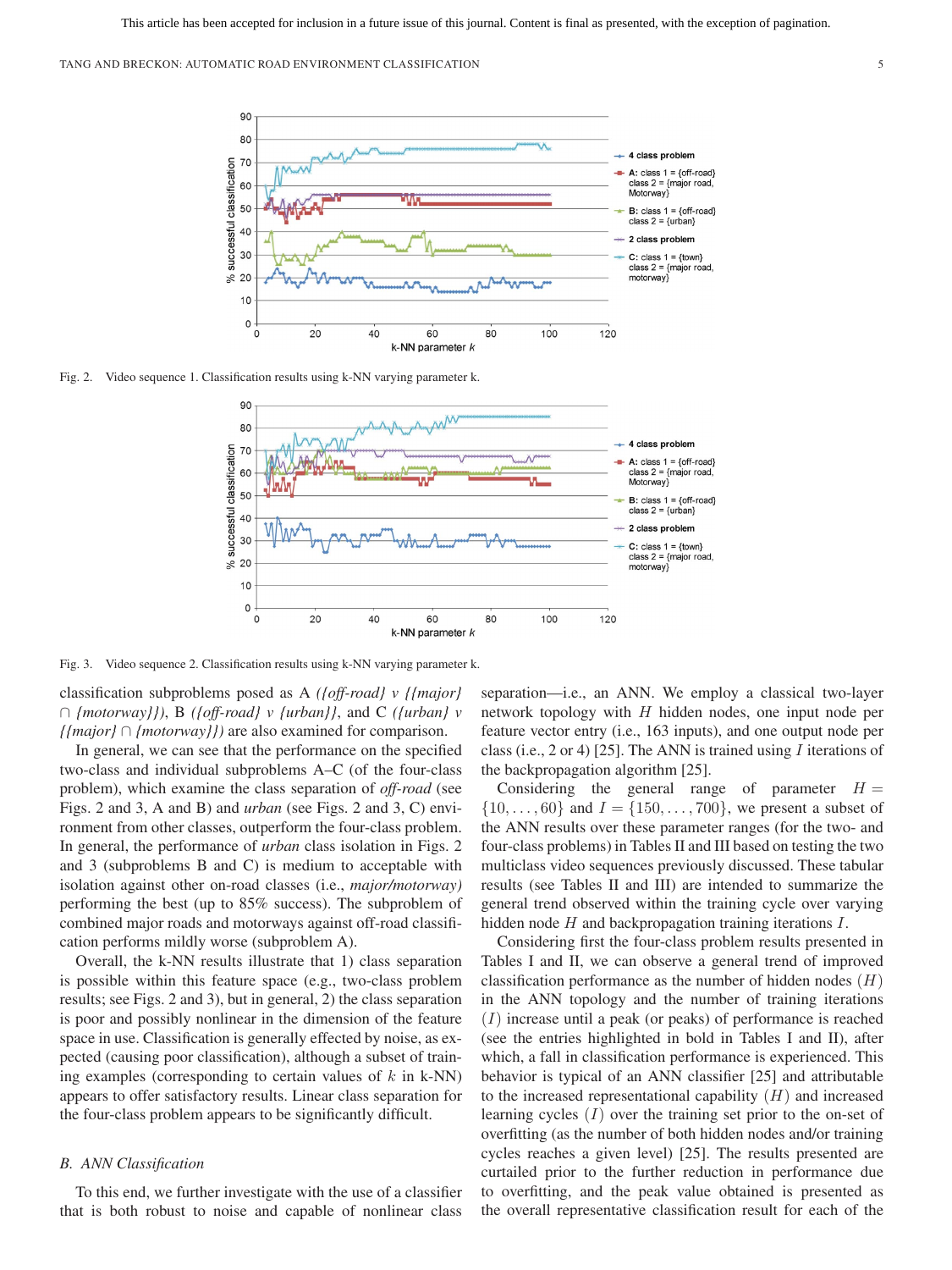TABLE II ANN CLASSIFICATION PERFORMANCE ON VIDEO SEQUENCE 1

| Hidden<br>Nodes $(H)$ | Training<br>Iterations $(I)$ | 4-Class<br>Problem | 2-Class<br>Problem |
|-----------------------|------------------------------|--------------------|--------------------|
| 10                    | 150                          | 74%                | 86%                |
|                       | 200                          | 78%                | 86%                |
| 15                    | 150                          | 74%                | 90%                |
|                       | 200                          | 74%                | 88%                |
|                       | 300                          | 76%                | 88%                |
| 20                    | 150                          | 68%                | 88%                |
|                       | 200                          | 68%                | 86%                |
| 30                    | 150                          | 78%                | 88%                |
|                       | 200                          | 78%                | 90%                |
|                       | 300                          | 78%                | 80%                |
| 40                    | 150                          | 76%                | 90%                |
|                       | 200                          | 76%                | 88%                |
|                       | 300                          | 74%                | 86%                |
|                       | 700                          | 72%                | 88%                |
| 50                    | 150                          | 80%                | 88%                |
|                       | 200                          | 80%                | 88%                |
|                       | 300                          | 82%                | 88%                |
|                       | 500                          | 86%                | 88%                |
|                       | 700                          | 86%                | 88%                |
| 60                    | 500                          | 82%                | 88%                |

TABLE III ANN CLASSIFICATION PERFORMANCE ON VIDEO SEQUENCE 2

| Hidden<br>Nodes $(H)$ | Training<br>Iterations $(I)$ | 4-Class<br>Problem | 2-Class<br>Problem |
|-----------------------|------------------------------|--------------------|--------------------|
| 10                    | 150                          | 78%                | 88%                |
|                       | 200                          | 78%                | 88%                |
| 15                    | 150                          | 78%                | 90%                |
|                       | 200                          | 80%                | 93%                |
|                       | 300                          | 80%                | 90%                |
| 20                    | 150                          | 73%                | 90%                |
|                       | 200                          | 73%                | 93%                |
| 30                    | 150                          | 75%                | 88%                |
|                       | 200                          | 75%                | 85%                |
|                       | 300                          | 70%                | 83%                |
| 40                    | 150                          | 73%                | 93%                |
|                       | 200                          | 73%                | 93%                |
|                       | 300                          | 73%                | 90%                |
|                       | 700                          | 73%                | 88%                |
| 50                    | 150                          | 78%                | 90%                |
|                       | 200                          | 75%                | 88%                |
|                       | 300                          | 75%                | 90%                |
|                       | 500                          | 75%                | 88%                |
|                       | 700                          | 75%                | 88%                |
| 60                    | 500                          | 63%                | 85%                |

sequences. A consistent peak of 86%/80% is obtained for the two test sequences in use for the four-class problem (see Tables II and III).

For the (semantically simpler) two-class problem, we see a similar behavior of the ANN classifier over varying hidden node topologies  $(H)$  and training cycles  $(I)$ , resulting in several peaks in classification performance at 90%/93% for the two test sequences (see Tables II and III).

Notably, the set of classification results obtained is similarly bounded for over both sequences. In general, taking into account the general performance under different ANN conditions and potential feature bias in one or both of the data sets, we can conservatively conclude an approximate an 80% classification performance rate on the four-class problem and, similarly, an approximate 90% rate for the two-class problem (see Tables II and III). The ANN outperforms the classification of the earlier k-NN approach on both four- and two-class problems (concretely) and by extrapolation of the four-class problem result, similarly on subproblems A–C.

Further testing over randomly selected video sequences taken from approximately 4–6 h of multiterrain and road environment footage captured as part of the project confirmed a general ANN performance level of ∼80%/90% for the two-/four-class problems over an extended test set. This extended testing was based on the same training set of image frames, as previously outlined for the Table II and III results.

A range of correct road environment examples is shown in Figs. 4 and 5. Here, we see a range of typical road environments and their successful classification using an ANN classifier.

#### *C. Extended Sequence Results*

In addition to these initial test sequences, further extended testing was performed over the full set of extended full video sequences (representing the complete set of viable data gathered over several hours in varying environments). This testing was performed using the ANN classification approach based a subset of parameters identified from the analysis on Sequences 1 and 2 (see Tables I and II). These results are presented in Table IV, where we see results consistent with the earlier sequence analysis of Tables II and III. A consistent peak of ∼86% is achieved for the four-class problem and ∼97% for the two-class problem. The mild difference in performance between this and the earlier short sequences is attributable to statistical differences in the duration/size of the test set.

#### *D. Misclassification*

As can be seen from the results shown in Tables II–IV misclassifications are also incurred by the illustrated approach, although these are limited. As implied by the earlier analysis using a k-NN classifier on the feature descriptor vectors, a number of feature overlaps occur between the classes in both four- and two-class problem spaces. Here, we examine some of these issues with reference to specific illustrative examples (see Figs. 6–9).

In the four-class problem, we see a misclassification as *offroad* in Fig. 6 due to the possible dominance of the road-side subregion of interest in this example. Similarly, in Fig. 7, a misclassification of an ambiguous case (in terms of the subregion of interest definitions in Fig. 1) appears to contradict the (ground truth) urban locale of this scene. This example suitably illustrates some of the inherent ambiguities on per-image frame classification within this problem domain.

Within the two-class problem, similar problems also exist with misclassification, and two examples are shown in Figs. 8 and 9. Here, it is notable that both have a significant presence of off-road type color/texture within the road-side and roadedge subregions of interest. The equal contribution of all of the subregions in the image frame feature vector and the inherent in-class variation (highlighted by our k-NN results) both contribute to these issues.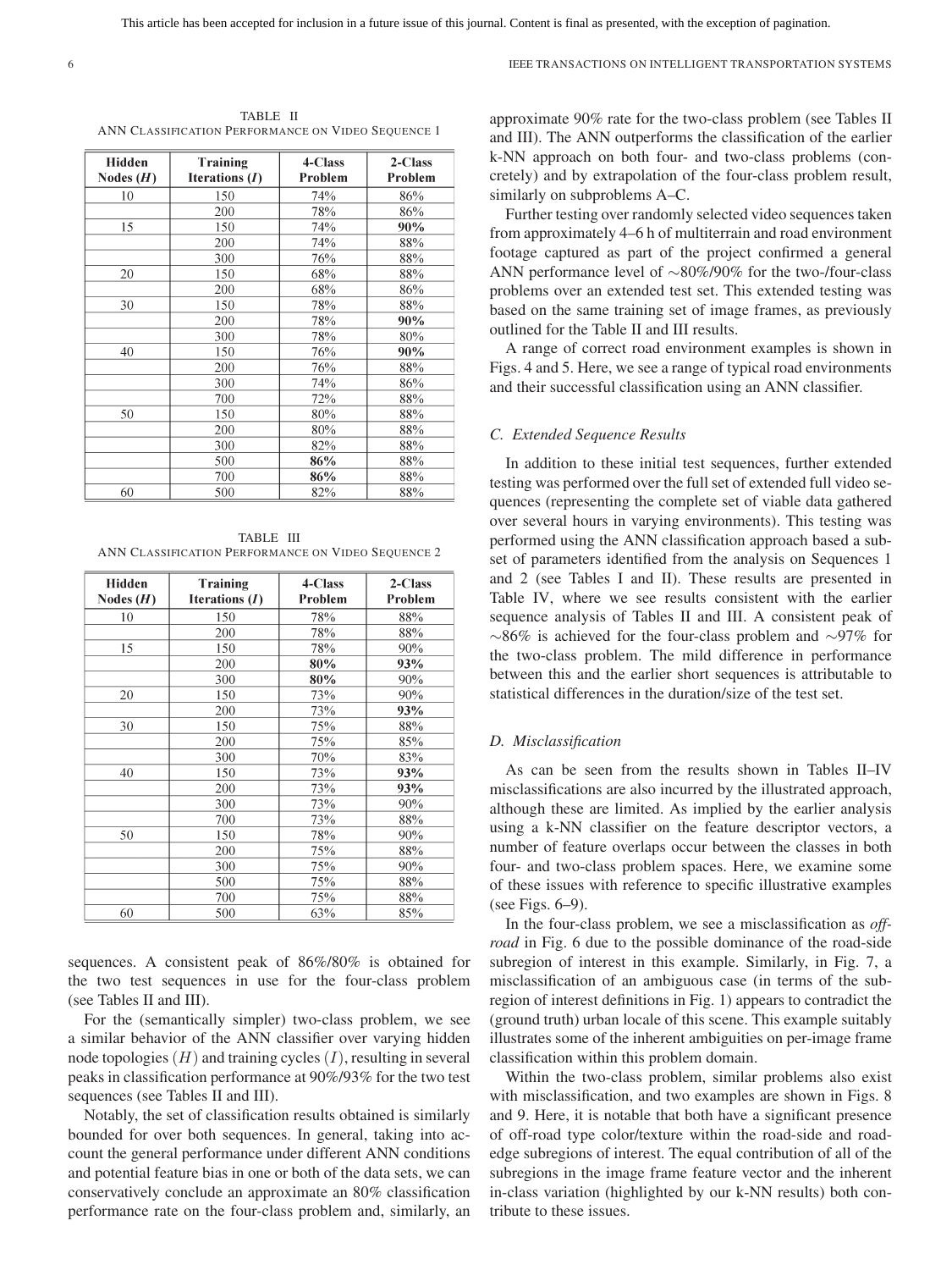TANG AND BRECKON: AUTOMATIC ROAD ENVIRONMENT CLASSIFICATION 7



Fig. 4. Examples of successful ANN classification for four road environments (ANN configuration:  $H = 15$  Nodes;  $I = 200$ ).



Fig. 5. Examples of successful ANN classification for two road environments (ANN configuration:  $H = 15$  Nodes;  $I = 200$ ).

TABLE IV ANN CLASSIFICATION PERFORMANCE ON EXTENDED FULL SEQUENCES

| <b>Hidden</b><br>Nodes $(H)$ | Training<br>Iterations $(I)$ | 4-Class<br>Problem | 2-Class<br>Problem |
|------------------------------|------------------------------|--------------------|--------------------|
| 10                           | 150                          | 85%                | 97%                |
|                              | 200                          | 86%                | 97%                |
| 15                           | 150                          | 85%                | 97%                |
|                              | 200                          | 86%                | 96%                |
|                              | 300                          | 84%                | 96%                |
| 20                           | 150                          | 84%                | 97%                |
|                              | 200                          | 84%                | 97%                |
| 30                           | 150                          | 85%                | 96%                |
|                              | 200                          | 86%                | 95%                |

#### *E. Discussion*

From the results shown in Tables II–IV (supported by examples Figs. 4–9), it clear that the automatic classification of varying road environments is achievable within a given bound of misclassification accuracy using an ANN-based classification technique. The inherent in-class variance within road environments is illustrated by the prior analysis with k-NN. From the results, better performance is achieved on the twoclass {on-road, off-road} problem, which is potentially attributable to both the general feature space separation of these classes within the chosen feature space (or a subset of it) and, more specifically, to the inclusion of specific on-road/offroad edge-derived features (see Section III-C). Consideration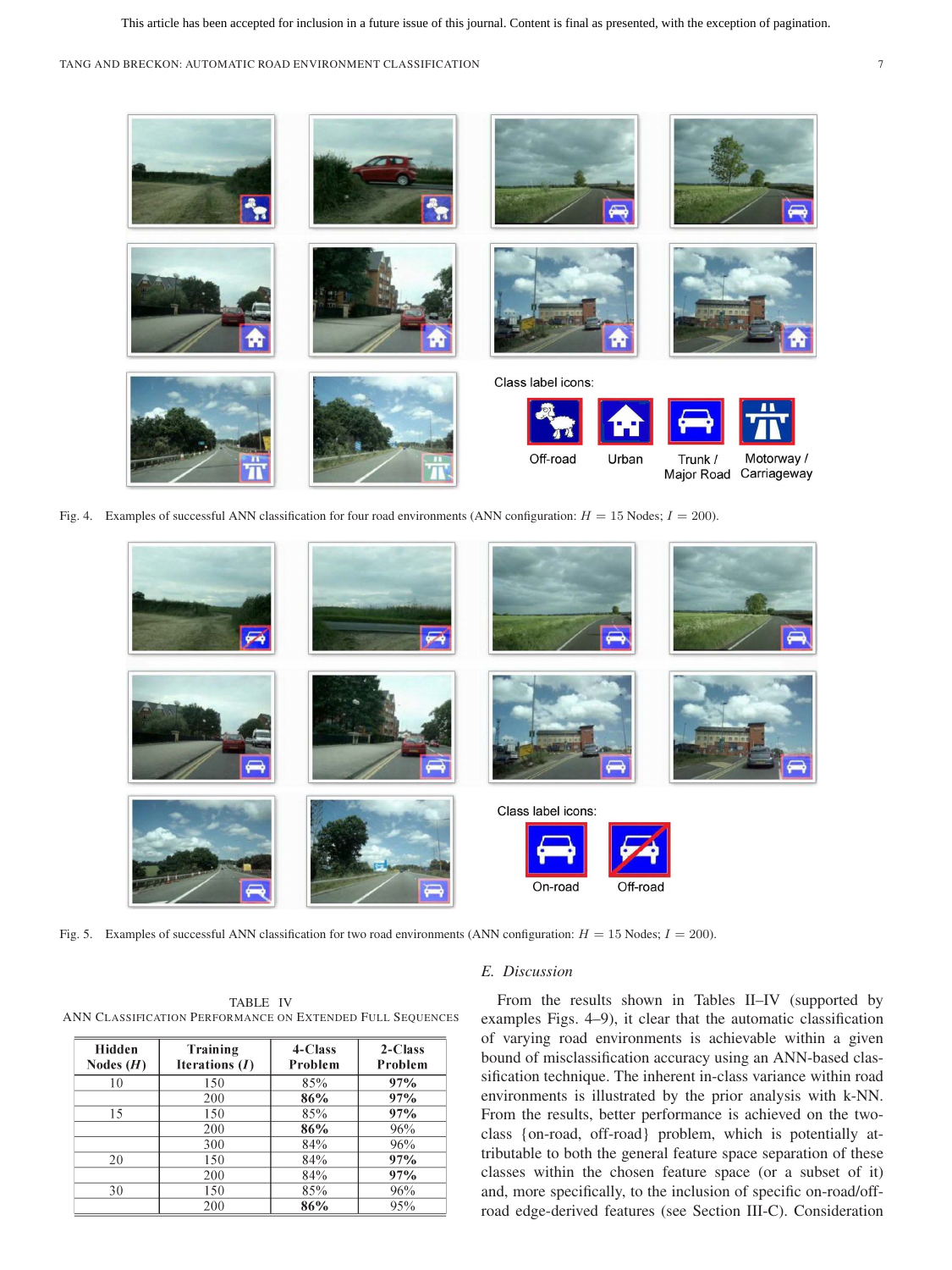

Fig. 6. Misclassification as "off-road" instead of "major/trunk road."



Fig. 7. Misclassification as "major/trunk road" instead of "urban."



Fig. 8. Misclassification as "off-road" instead of "on-road."

of subproblems to the four-class problem (see Figs. 2 and 3) further supports the lesser result achieved on this problem with the ANN. From the misclassification examples presented in Figs. 6–9, it is also clear that this issue of potential perframe environment ambiguity contributed by one or more of the (equally weighted) subregions of interest may also contribute substantially to the misclassifications suffered. The considera-



Fig. 9. Misclassification as "off-road" instead of "on-road."

tion of alternative classification approaches, optimization of the selected subregions of interest, and selection of additional more discriminative features is an area for future work.

As presented, the approach detailed operates in near real time at approximately 1 Hz on an AMD Turion-64 laptop computer (software running as 32-bit on a single CPU). This computational limitation is attributable to the calculation of the texture feature descriptor elements of the overall feature vector used for classification. Input video frames are  $640 \times 480$  resolution and subsampled (at 1 Hz) from a 30-fps video feed from a standard digital video camera (Sony Cybershot W-210) mounted onto the windscreen/shield. A rubber suction mount, in addition to the standard anti-vibration mounting of the windscreen itself, eliminates the majority of high-frequency vibration within the resulting video input. The approach has been demonstrated operating at 1 Hz (i.e., one frame classification per second) from video taken using an on-vehicle forward-facing camera.

## VI. CONCLUSION

A methodology for the near real-time classification of the road environment has been presented based on the use of a combined color and texture feature vector extracted from multiple subregions of a forward-facing on-vehicle camera view. An ANN classifier gives ∼90%–97% successful classification for the two-class *on-road* and *off-road* determination problem, whereas a lesser ∼80%–85% result for the more complex *{offroad, urban, major road, motorway}* four-class determination problem. Prior analysis using a k-NN classifier implies the inherent feature overlap within the current feature space and the resulting difficulty of the classification problem itself—not in the least due to ground truth ambiguity for any given frame outside of the temporal context of the sequence (e.g., Fig. 7).

Future work will further investigate the use of temporal analysis over multiple frames and the effect of varying weather and lighting conditions on performance. In addition, principle-component-analysis-based feature optimization, alternative computationally efficient texture measures, and subregion optimization will all be considered as a conduit to full real-time performance. Further evaluation over a wider variation of international on-road and off-road environments can also be investigated.